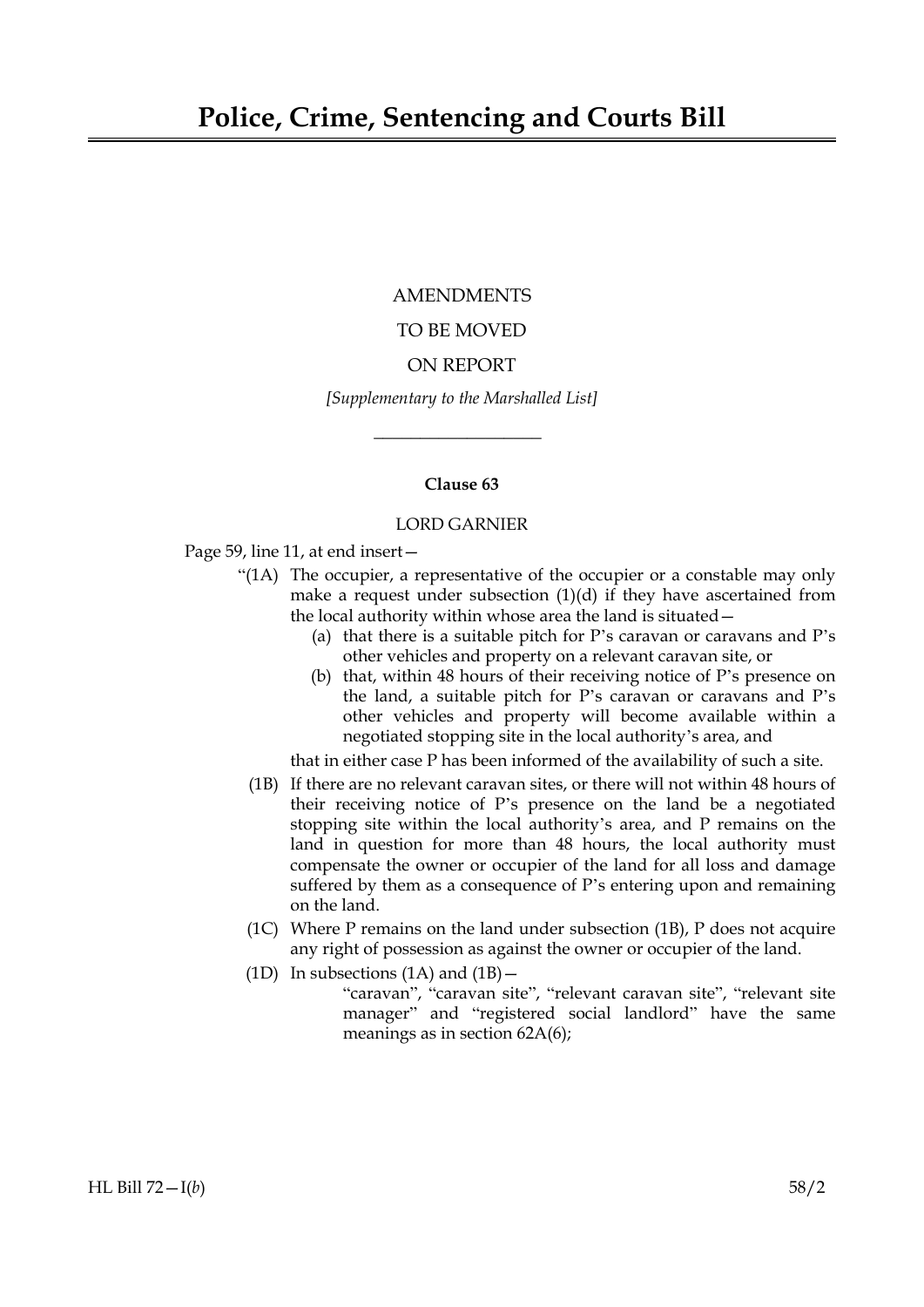#### **Clause 63** *- continued*

"a negotiated stopping site" is a site in respect of which an agreement has been reached between the local authority within whose area the site is situated and the trespassers which allows them to stay temporarily on a particular piece of land which is not an official site, in return for which the trespassers agree to certain conditions relating to, but not limited to, behaviour, tidiness of the site, the length of stay and payment for water, refuse collection and other utilities."

## *Member's explanatory statement*

*The amendment would provide that a person only commits an offence where they are trespassing on land having been offered a suitable pitch at a caravan site or negotiated stopping site in the local authority's area; and where they remain on the land because there are no other suitable sites, the landowner or lawful occupier are to be compensated for all loss and damage caused by their entering upon and remaining on the land.*

## BARONESS WHITAKER

Page 59, line 11, at end insert—

- "(1A) The occupier, a representative of the occupier or a constable may only make a request under subsection (1)(d) if they have ascertained from the local authority within whose area the land is situated—
	- (a) that there is a suitable pitch for P's caravan or caravans and P's other vehicles and property on a relevant caravan site, or
	- (b) that, within 48 hours of their receiving notice of P's presence on the land, a suitable pitch for P's caravan or caravans and P's other vehicles and property will become available within a negotiated stopping site in the local authority's area.
	- (1B) A "negotiated stopping site" is a site in respect of which an agreement has been reached between the local authority within whose area the site is situated and the trespassers which allows them to stay temporarily on a particular piece of land which is not an official site, in return for which the trespassers agree to certain conditions relating to, but not limited to, behaviour, tidiness of the site, the length of stay and payment for water, refuse collection and other utilities."

#### **Clause 66**

## LORD HOPE OF CRAIGHEAD

Leave out Clause 66

#### **After Clause 77**

#### BARONESS RANDERSON

Insert the following new Clause—

## "**Review of road traffic offences**

(1) The Secretary of State must carry out a comprehensive review of all road traffic offences and penalties.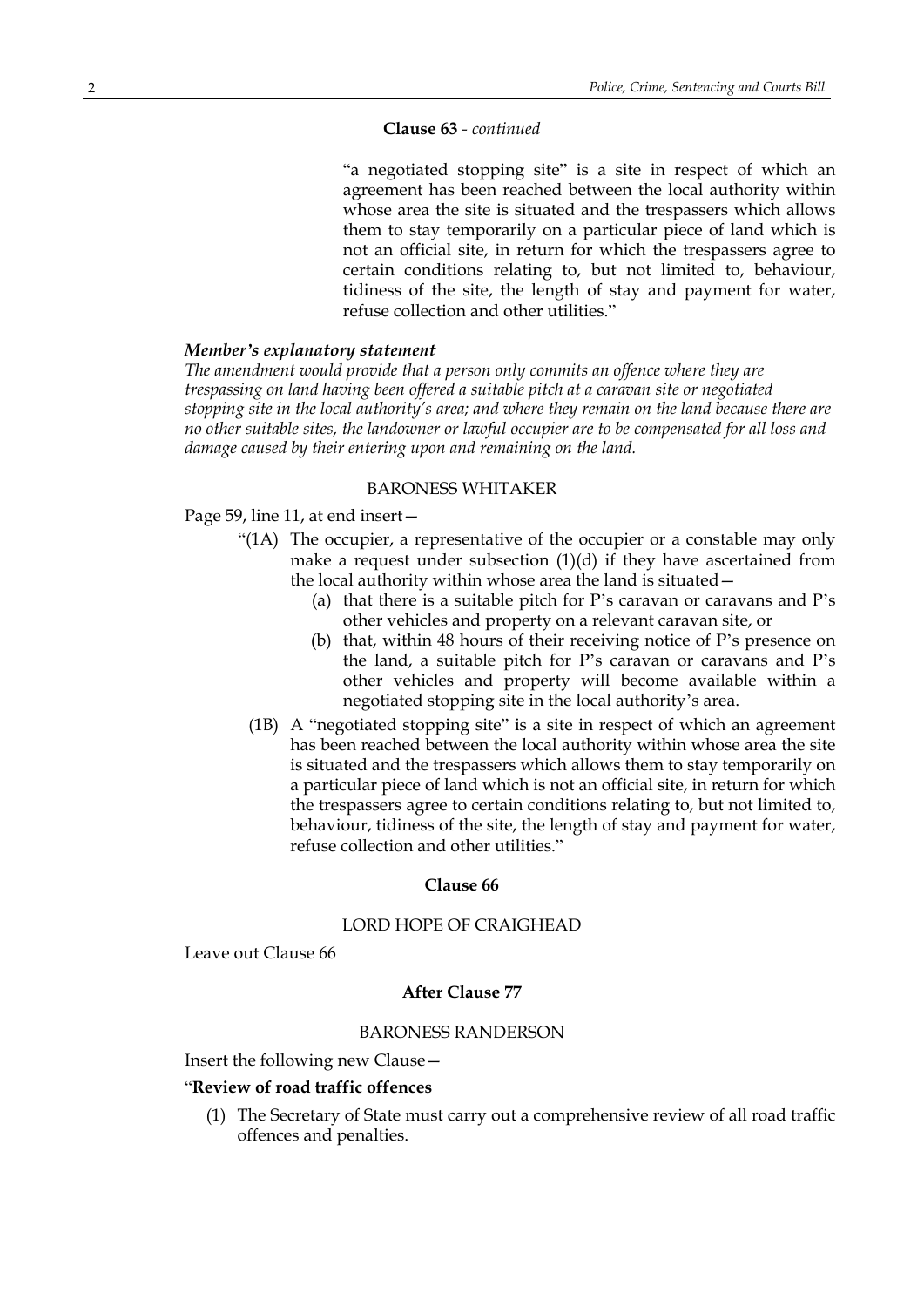#### **After Clause 77** *- continued*

- (2) A review under subsection (1) must be completed within two years of the day on which this Act is passed.
- (3) In conducting such a review the Secretary of State must—
	- (a) consider the impact of new technologies and new forms of transport on road safety; and
	- (b) ensure—
		- (i) consistency of sentencing; and
		- (ii) appropriate sentences for road traffic offences;
	- (c) prioritise public protection.
- (4) As part of the review under subsection (1), the Secretary of State must hold a full public consultation.
- (5) Within six month of the conclusion of the review, the Secretary of State must publish the results and lay a copy of the review before Parliament."

#### *Member's explanatory statement*

*This amendment requires the Secretary of State to review all road traffic offences and penalties.*

## **Clause 96**

#### LORD THOMAS OF CWMGIEDD

Page 85, line 31, at end insert—

- "(2A) The code must provide for reviews to be made or other measures taken by the Secretary of State on a regular basis to ensure—
	- (a) compliance with the provisions in the code of practice as to the giving of discretionary and community cautions, and
	- (b) the consistency of application of the code of practice as between different police forces or Crown Prosecution Areas."

#### *Member's explanatory statement*

*The purpose of the amendment is to make provision for regular reviews or other measures to ensure compliance with the Code and consistency of practice across England and Wales.*

#### **Clause 98**

## LORD PADDICK

Page 86, line 26, at beginning insert "Except for a simple caution,"

#### *Member's explanatory statement*

*This amendment would retain the use of the simple caution.*

Page 86, line 29, leave out subsection (3)

#### *Member's explanatory statement*

*This amendment would retain on-the-spot penalties for disorderly behaviour.*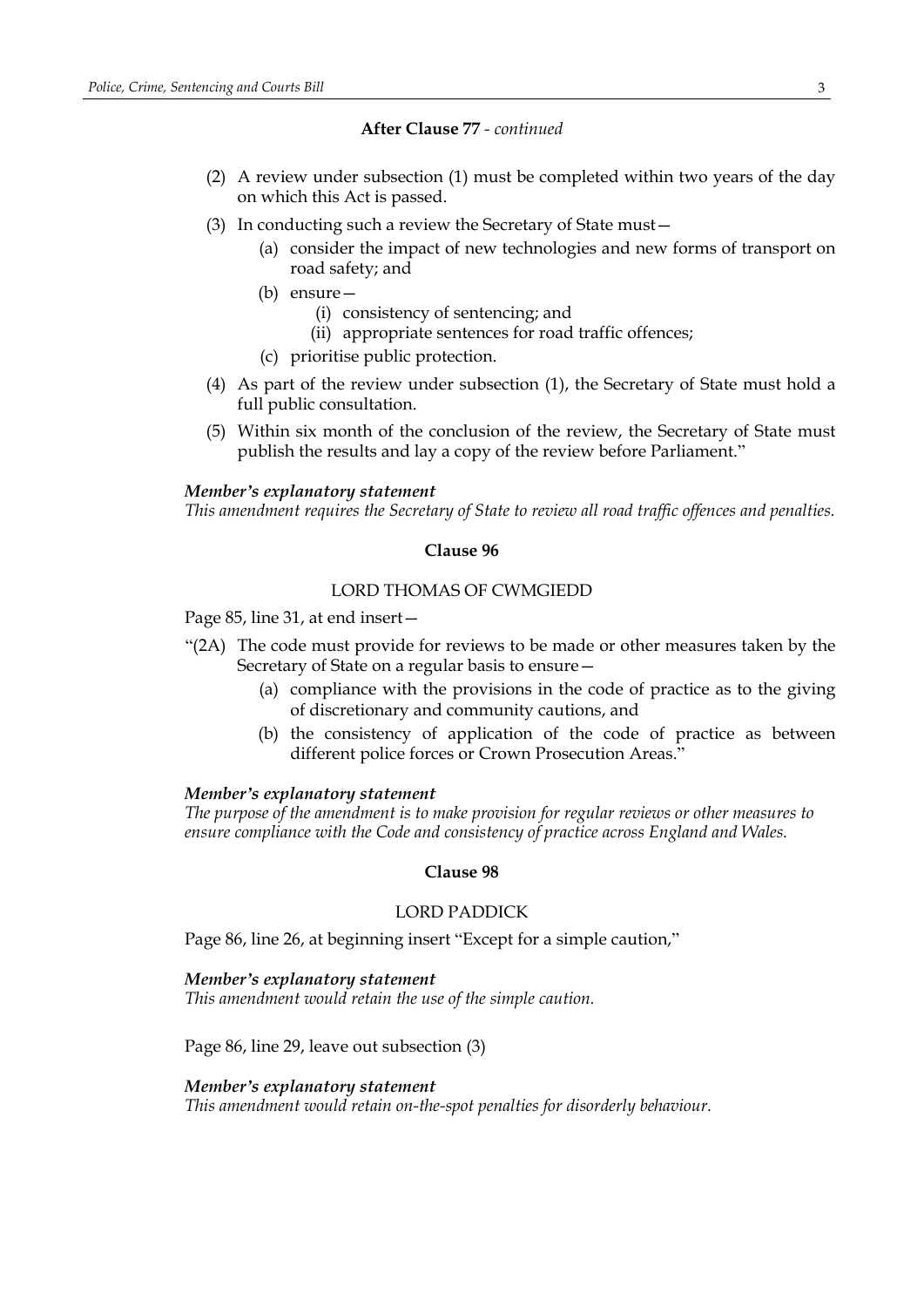# **Clause 44**

# LORD BLENCATHRA LORD JUDGE

Page 38, line 43, at end insert—

"(4) Part 6 of Schedule 4 does not have effect unless the College of Policing is reestablished under an Act of Parliament."